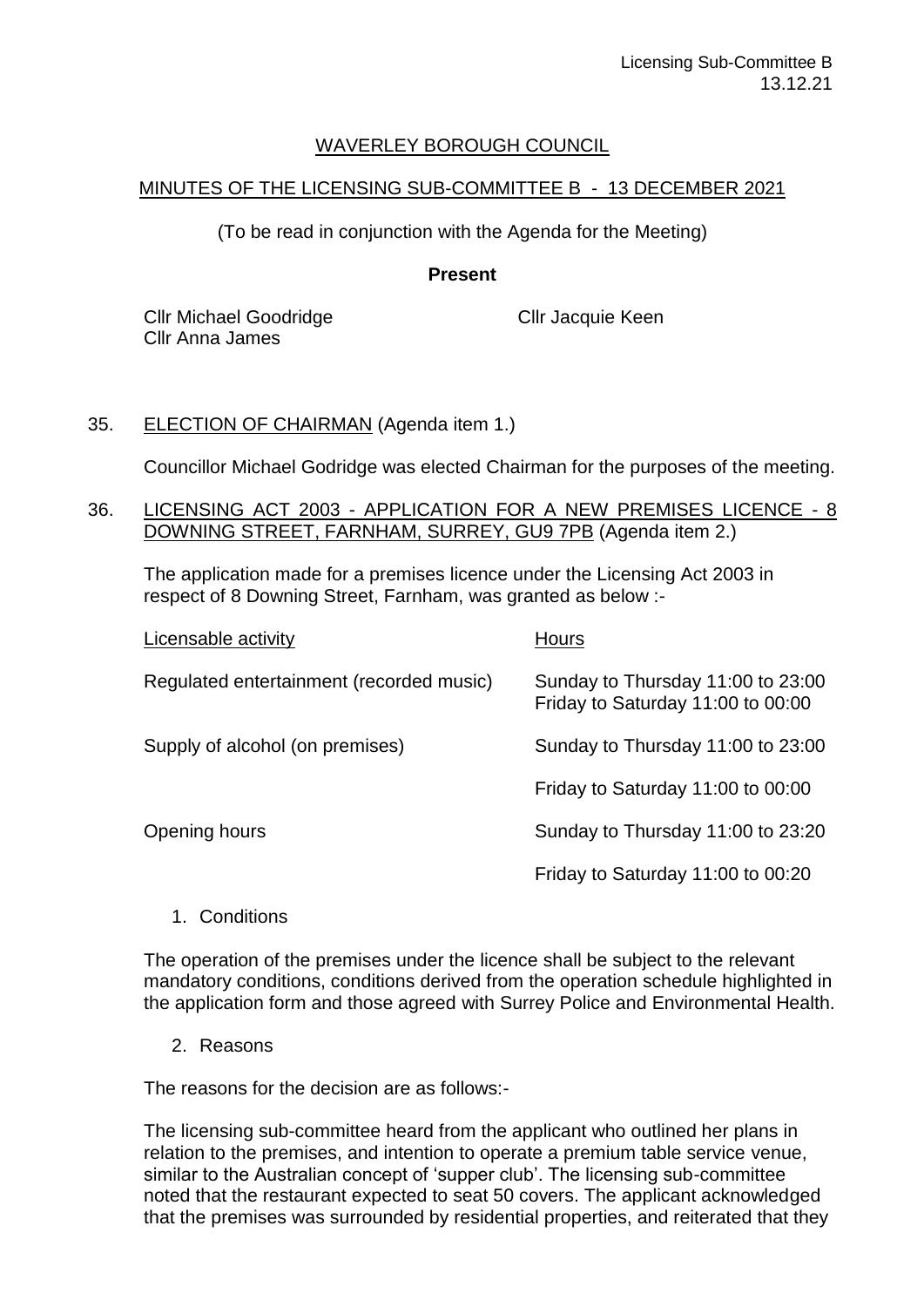did not wish or intend to operate as a nightclub venue. The applicant mentioned that she had been residing at the upstairs living accommodation for the past three months whilst the refurbishment had been taking place, and understood the concerns raised but wished to operate their business in a neighbourly way. It was confirmed that their application was made for extended hours on the basis that the business would be offered a degree of flexibility, avoiding the need to apply by way of temporary event notice and to allow dispersal of guests over a more gradual period. The applicant set out her significant experience in the trade and explained that she had operated at another venue in Farnham situated at the Borough successfully for some three years, which was run in a sympathetic way, considerate of those surrounding properties. It was clarified that the properties to the immediate left and right of the premises did not have any residential element (a tattooist and clinic rooms respectively), that the accommodation directly above the premises was under the control of the applicant and the previous use of the premises had been retail (a window blinds shop).

The licensing sub-committee considered all of the oral and written representations before it, received from both nearby residents as well as Farnham Town Council with regards to the licensing objective of prevention of public nuisance. During the hearing, it was clarified that there was no specific outdoor smoking area at the site and patrons would be able to smoke at the front of the premises. An objector confirmed that one immediately adjacent property did include an element of accommodation currently and was not a clinic room as the applicant had suggested. The committee noted the commentary provided by the representative of the Town Council with regards to the character and neighbourhood of this part of the town, which was notably formed of small terraced properties including in nearby Lower and Middle Church Lane with smaller frontages and pavements and a narrow roadway when compared with The Borough. It was suggested that some twelve residential properties situated in the vicinity would be directly affected by the premises by general noise and those exiting the premises, which included working and young families, and which along with the observations of those other interested parties was compelling.

The licensing sub-committee noted that the responsible authorities had not objected but conditions had been agreed with both Surrey Police and Environmental Health, including with regards to disposal of waste (including bottles). It was felt that this condition was proportionate to the arrangements in view of the proximity, style and density of nearby residential addresses.

The Licensing sub-committee considered the Home Office's section 182 guidance and in particular paragraphs 1.19, and 2.19 in relation to noise nuisance. The subcommittee noted that licence conditions should not duplicate other statutory provisions and that appropriate conditions should focus on the most sensitive periods such as at night when residents in adjacent properties may be sleeping eg 11pm to 8am.

The sub-committee felt that in light of the comments and local knowledge it was necessary to reduce the hours of operation for licensable activity in order to promote the licensing objective of prevention of public nuisance – in order to protect residents from noise nuisance, particularly during sensitive hours. This was felt to be appropriate and proportionate.